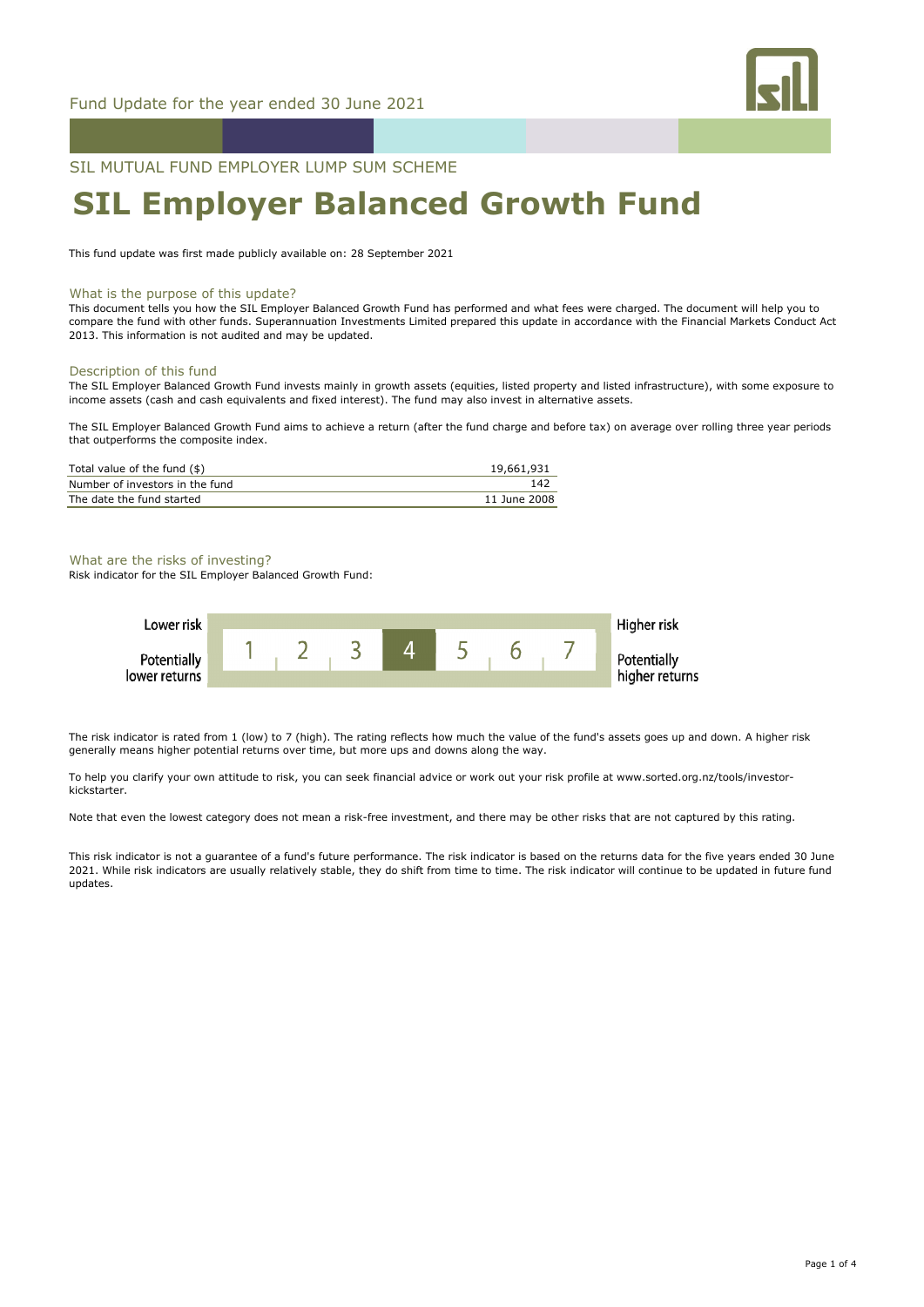How has the fund performed?

|                                                    | Average over past<br>five years | Past year |
|----------------------------------------------------|---------------------------------|-----------|
| Annual return                                      |                                 |           |
| (after deductions for fund charges and tax)        | 8.55%                           | 18.07%    |
| Annual return                                      |                                 |           |
| (after deductions for fund charges but before tax) | 9.65%                           | 19.98%    |
| Market index annual return                         |                                 |           |
| (reflects no deduction for fund charges and tax)   | 9.92%                           | 18.02%    |

The market index annual return is calculated using the target investment mix and the indices of each asset class. The composition of the market index for this fund changed on 15 October 2020 due to a change in the underlying index for the New Zealand fixed interest asset class, and on 28 June 2021 due to a change in the target investment mix and the underlying index for the international fixed interest asset class.

Additional information about the market index is available in the statement of investment policy and objectives on the scheme register at www.disclose-register.companiesoffice.govt.nz.



# **Annual return graph**

This shows the return after fund charges and tax for each of the last 10 years ending 31 March. The last bar shows the average annual return for the last 10 years, up to 30 June 2021.

**Important:** This does not tell you how the fund will perform in the future.

Returns in this update are after tax at the highest prescribed investor rate (PIR) of tax for an individual New Zealand resident. Your tax may be lower.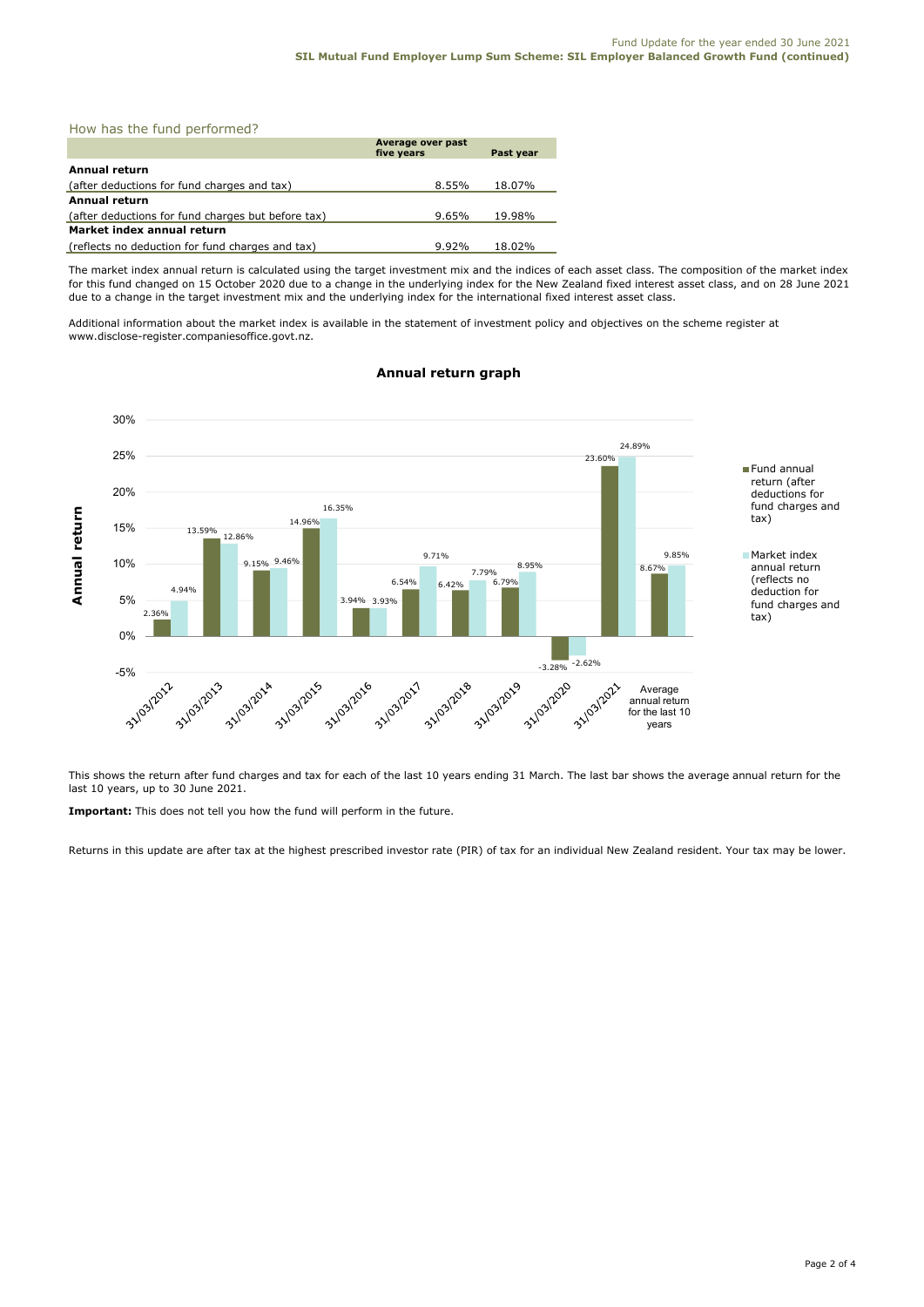# What fees are investors charged?

Investors in the SIL Employer Balanced Growth Fund are charged fund charges. In the year to 30 June 2021 these were:

|                                             | % of net asset value          |
|---------------------------------------------|-------------------------------|
| Total fund charges <sup>1</sup>             | 1.01%                         |
| Which are made up of:                       |                               |
| Total management and administration charges | 1.01%                         |
| Including:                                  |                               |
| Manager's basic fee                         | $0.90\%$                      |
| Other management and administration charges | 0.11%                         |
| <b>Total performance based fees</b>         | $0.00\%$                      |
|                                             | Dollar amount per<br>investor |
| <b>Other charges</b>                        |                               |
| Membership fee                              | \$0                           |

Investors are not currently charged individual action fees for specific actions or decisions (for example, for withdrawing from or switching funds).

Small differences in fees and charges can have a big impact on your investment over the long term.

# Example of how this applies to an investor

Sarah had \$10,000 in the fund at the start of the year and did not make any further contributions. At the end of the year, Sarah received a return after fund charges were deducted of \$1,807 (that is 18.07% of her inital \$10,000). Sarah also paid \$0 in other charges. This gives Sarah a total return after tax of \$1,807 for the year.

# What does the fund invest in?

# **Actual investment mix<sup>2</sup> Target investment mix<sup>2</sup>**

This shows the types of assets that the fund invests in. This shows the mix of assets that the fund generally intends to invest in.